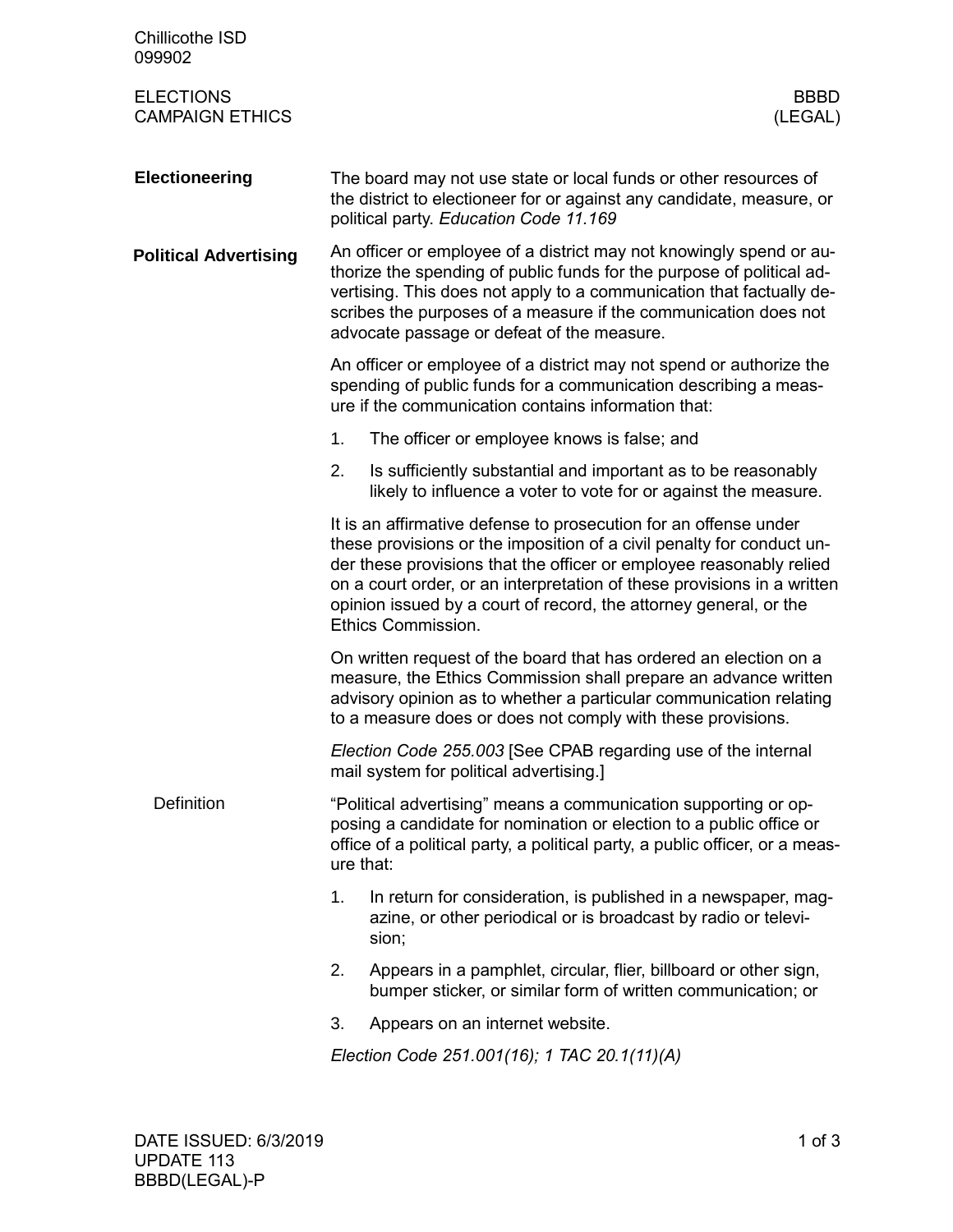| Chillicothe ISD<br>099902                  |                                                                                                                                                                                                                                                          |                                                                                                                                                                                                                                           |                                                                                                                                                                                                           |  |  |  |
|--------------------------------------------|----------------------------------------------------------------------------------------------------------------------------------------------------------------------------------------------------------------------------------------------------------|-------------------------------------------------------------------------------------------------------------------------------------------------------------------------------------------------------------------------------------------|-----------------------------------------------------------------------------------------------------------------------------------------------------------------------------------------------------------|--|--|--|
| <b>ELECTIONS</b><br><b>CAMPAIGN ETHICS</b> |                                                                                                                                                                                                                                                          |                                                                                                                                                                                                                                           | <b>BBBD</b><br>(LEGAL)                                                                                                                                                                                    |  |  |  |
|                                            | "Political advertising" does not include an individual communication<br>made by email but does include mass emails involving an expendi-<br>ture of funds beyond the basic cost of hardware, messaging soft-<br>ware, and bandwidth. $1$ TAC 20.1(11)(B) |                                                                                                                                                                                                                                           |                                                                                                                                                                                                           |  |  |  |
| <b>Newsletters</b>                         | if:                                                                                                                                                                                                                                                      | A newsletter of a public officer of a district is not political advertising                                                                                                                                                               |                                                                                                                                                                                                           |  |  |  |
|                                            | 1.                                                                                                                                                                                                                                                       | It includes no more than two pictures of a public officer per<br>page and if the total amount of area covered by the pictures is<br>no more than 20 percent of the page on which the pictures<br>appear;                                  |                                                                                                                                                                                                           |  |  |  |
|                                            | 2.                                                                                                                                                                                                                                                       | It includes no more than eight personally phrased references<br>on a page that is 8 1/2" x 11" or larger, with a reasonable re-<br>duction in the number of such personally phrased references<br>in pages smaller than 8 1/2" x 11"; and |                                                                                                                                                                                                           |  |  |  |
|                                            | 3.                                                                                                                                                                                                                                                       |                                                                                                                                                                                                                                           | When viewed as a whole and in the proper context:                                                                                                                                                         |  |  |  |
|                                            |                                                                                                                                                                                                                                                          | a.                                                                                                                                                                                                                                        | Is informational rather than self-promotional;                                                                                                                                                            |  |  |  |
|                                            |                                                                                                                                                                                                                                                          | b.                                                                                                                                                                                                                                        | Does not advocate passage or defeat of a measure; and                                                                                                                                                     |  |  |  |
|                                            |                                                                                                                                                                                                                                                          | C.                                                                                                                                                                                                                                        | Does not support or oppose a candidate for nomination<br>or election to a public office or office of political party, a<br>political party, or a public officer.                                          |  |  |  |
|                                            | 1 TAC 26.2                                                                                                                                                                                                                                               |                                                                                                                                                                                                                                           |                                                                                                                                                                                                           |  |  |  |
| <b>Disclosure</b><br><b>Statement</b>      | A person may not knowingly cause to be published, distributed, or<br>broadcast political advertising containing express advocacy that<br>does not indicate in the advertising:                                                                           |                                                                                                                                                                                                                                           |                                                                                                                                                                                                           |  |  |  |
|                                            | 1.                                                                                                                                                                                                                                                       |                                                                                                                                                                                                                                           | That it is political advertising; and                                                                                                                                                                     |  |  |  |
|                                            | 2.                                                                                                                                                                                                                                                       |                                                                                                                                                                                                                                           | The full name of the:                                                                                                                                                                                     |  |  |  |
|                                            |                                                                                                                                                                                                                                                          | a.                                                                                                                                                                                                                                        | Person who paid for the political advertising;                                                                                                                                                            |  |  |  |
|                                            |                                                                                                                                                                                                                                                          | b.                                                                                                                                                                                                                                        | Political committee authorizing the political advertising;<br>or                                                                                                                                          |  |  |  |
|                                            |                                                                                                                                                                                                                                                          | c.                                                                                                                                                                                                                                        | Candidate or specific-purpose committee supporting the<br>candidate, if the political advertising is authorized by the<br>candidate.                                                                      |  |  |  |
|                                            |                                                                                                                                                                                                                                                          |                                                                                                                                                                                                                                           | Political advertising that is authorized by a candidate, an agent of a<br>candidate, or a political committee filing reports under Election<br>Code Title 15 shall be deemed to contain express advocacy. |  |  |  |